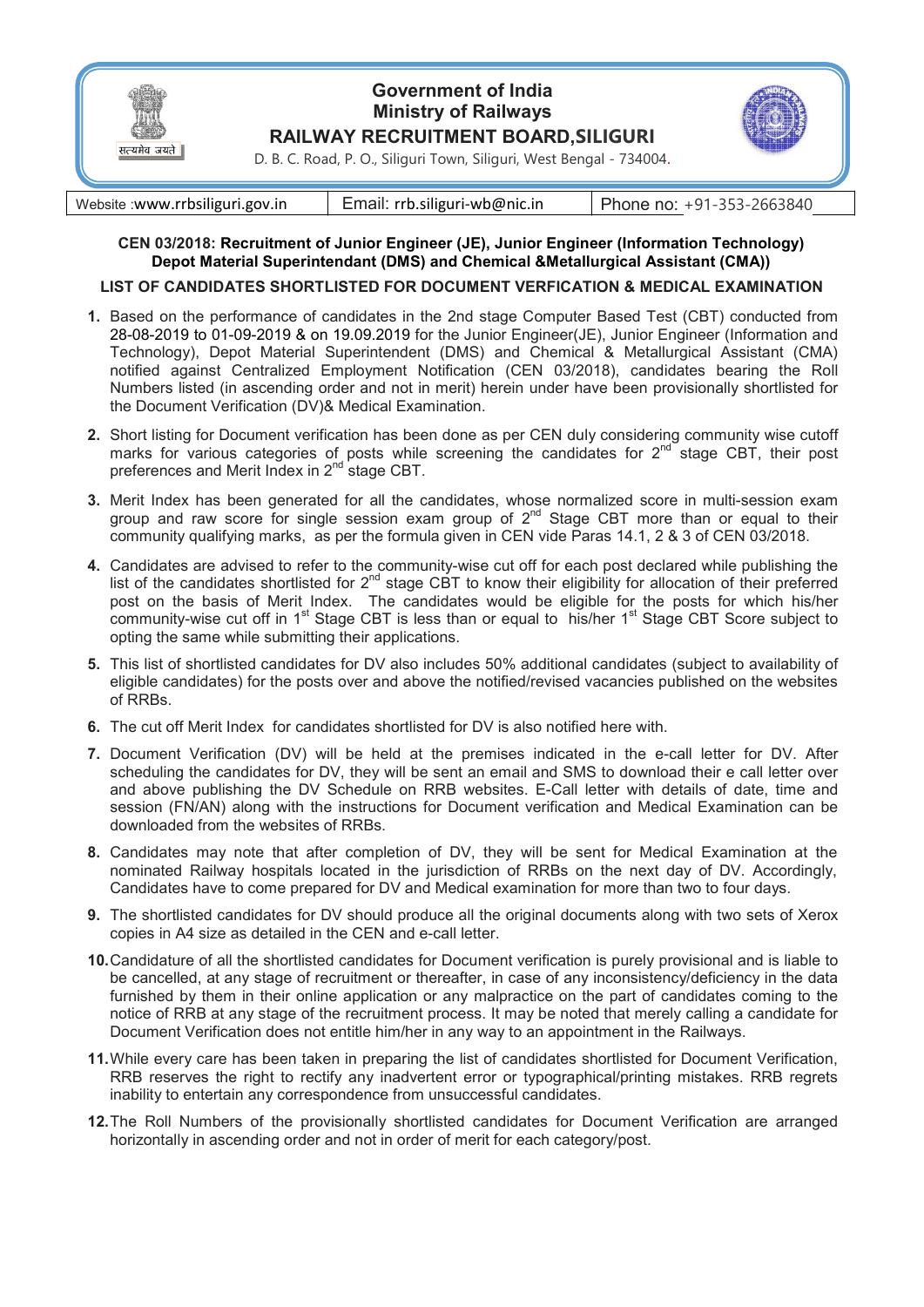- **13.** Regarding Medical Examination, candidates are advised that after completion of DV, medical examination will be carried out by Railway Hospital/Health Unit. Candidates have to pay the prescribed medical fee of Rs 24/- only. There are no other charges to be paid to the Hospitals/Health Unit for the medical examination. In rare cases, where the investigation like CT Scan, Ultra Sound, tests to rule out refractive eye surgery etc., have to be carried out for which necessary facility is not available in the Railway Hospital/Health Unit, then for such investigation, candidates may have to make the requisite payment to the concerned laboratory/hospital.
- **14.** Candidates may note that all the recruitment related activities by Railways is purely on merit basis only and candidates are not required to make any payment to any authorities other than the prescribed Medical Examination fee of Rs.24/-
- **15.** Important: Beware of the touts who may misguide the candidates with false promises of getting them selected for the job on illegal consideration. The recruitment process in the RRB exams is fully computerized and the selection is based purely on the merit of candidates.
- **16.** Candidates are advised to regularly visit RRB's official website for the updates.

## **Combined List of candidatesshortlistedfor DV for the posts of JE, DMS & CMA**

| 313812291021164 | 313812292271071 | 313812293021106 | 313812293021275 | 313812293231330 |
|-----------------|-----------------|-----------------|-----------------|-----------------|
| 313812295081157 | 313812296011294 | 313812296131167 | 313812296291192 | 313812297221199 |
| 313812298151004 | 313812298181098 | 313812298211161 | 313812299301054 | 313812299331101 |
| 313812300281028 | 313812301031134 | 313812301101019 | 313812303331116 | 313812304141105 |
| 313812305101075 | 313812310071154 | 313812310351084 | 313812312041127 | 313812312061189 |
| 313812312191051 | 313812312281016 | 313812312321155 | 313812437021079 | 313812437221183 |
| 313813355311066 | 313813356191272 | 313813364051157 | 313813364101052 | 313813366171047 |
| 313813376021133 | 313813382031162 | 313813382311122 | 313813382331082 | 313813384071097 |
| 313813384191110 | 313813400011188 | 313815219191029 | 313815222051260 | 313815224041395 |
| 313815224091286 | 313815224181165 | 313815224291317 | 313815226031073 | 313816281251029 |
| 313816284031100 | 313816284221077 | 313817159201136 | 313817162351147 | 313817164021050 |
| 313817164081324 | 313817165081026 | 313817165151292 | 313817166241138 | 313817168081048 |
| 313818332231079 | 313819360101003 | 313819368031101 | 313819368151020 | 313819372071066 |
| 313819373211117 | 313819387031002 | 313819388251135 | 313819388321112 | 313819390231065 |
| 313819392031170 | 313819393151202 | 313819393251033 | 313819397031093 | 313819398121159 |
| 313819401111166 | 313819447291195 | 313822405051144 | 313822405071103 | 313822405171100 |
| 313822405171129 | 313822405191026 | 313822405191188 | 313822405211194 | 313822405251122 |
| 313822405321201 | 313822409021038 | 313822410241099 | 313822412131064 | 313822412261168 |
| 313822413011006 | 313822413071016 | 313822413131083 | 313822413151162 | 313822413351004 |
| 313822415191178 | 313822416091017 | 313822416221195 | 313822426231117 | 313822426331033 |
| 313822426341037 | 313822426351269 | 313822449271007 | 313822449281067 | 313822450211026 |
| 313822450221036 | 313822450221080 | 313822450311109 | 313822450331083 | 313822451111015 |
| 313822451251074 | 313823406201127 | 313823417261018 | 313826131041016 | 313826131111023 |
| 313826131111298 | 313826131131106 | 313826131141017 | 313826131141187 | 313826131141298 |
| 313826131231026 | 313826132011035 | 313826132021032 | 313826132081153 | 313826132221185 |
| 313826132251023 | 313826132291093 | 313826132321013 | 313826133031199 | 313826133191073 |
| 313826133291023 | 313826134011057 | 313826134111295 | 313826134131261 | 313826134161223 |
| 313826134171273 | 313826134251261 | 313826135051280 | 313826135091299 | 313826135101089 |
| 313826135151310 | 313826135241284 | 313826135251042 | 313826135271073 | 313826135331017 |
| 313826136151134 | 313826136161136 | 313826137031022 | 313826137061035 | 313826137111116 |
| 313826137171070 | 313826137191050 | 313826137201249 | 313826137331106 | 313826138091152 |
| 313826138091178 | 313826138131203 | 313826138181117 | 313826138191094 | 313826138321037 |
| 313826138321168 | 313826139211140 | 313826140011023 | 313826140021066 | 313826140041146 |
| 313826140051156 | 313826140161209 | 313826141121147 | 313826141211018 | 313826141211105 |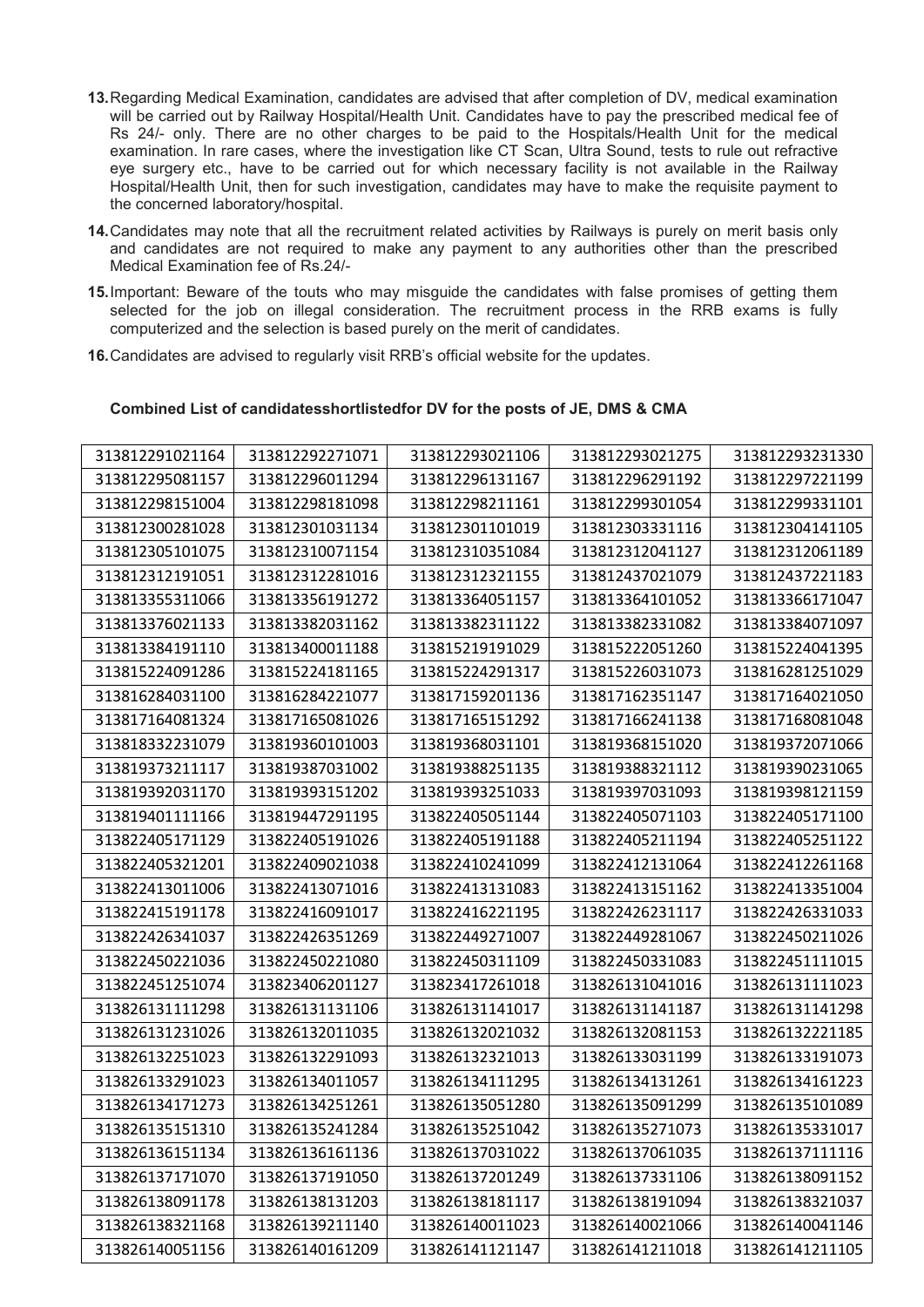| 313826142061085 | 313826142071116 | 313826142081205 | 313826142101235 | 313826142111144 |
|-----------------|-----------------|-----------------|-----------------|-----------------|
| 313826142201076 | 313826142201210 | 313826142211193 | 313826142261146 | 313826142341229 |
| 313826143011050 | 313826143051118 | 313826143101111 | 313826143131017 | 313826143151141 |
| 313826143191058 | 313826144021187 | 313826144031079 | 313826144081015 | 313826144101198 |
| 313826144131235 | 313826144161231 | 313826144231179 | 313826144311177 | 313826144341300 |
| 313826145021259 | 313826145041384 | 313826145051240 | 313826145071125 | 313826145081346 |
| 313826145271116 | 313826145281362 | 313826145301173 | 313826145301197 | 313826145301331 |
| 313826146141196 | 313826146191128 | 313826146201088 | 313826146251079 | 313826146251240 |
| 313826146301157 | 313826146321070 | 313827181071071 | 313827181171054 | 313827181191152 |
| 313827181301169 | 313827182041064 | 313827182331192 | 313827183011165 | 313827184071085 |
| 313827184071127 | 313827184201137 | 313827184281300 | 313827185051175 | 313827185201102 |
| 313827185231133 | 313827185241164 | 313827186031238 | 313827186091086 | 313827186091186 |
| 313827186191174 | 313827186221213 | 313827186321238 | 313827186351250 | 313827187011072 |
| 313827187011279 | 313827187021263 | 313827187061316 | 313827187081048 | 313827187271056 |
| 313827187321029 | 313827187351137 | 313827188231425 | 313827188271054 | 313827189081045 |
| 313827189131283 | 313827189191042 | 313827189201187 | 313827189251114 | 313827189271132 |
| 313827429071033 | 313827429101125 | 313828344131178 | 313831408021083 | 313831408041010 |
| 313831408061058 | 313831408061081 | 313831408091062 | 313831408111073 | 313831408121004 |
| 313831408151013 | 313831408171078 | 313831408181073 | 313831408191073 | 313831408191089 |
| 313831408201091 | 313831408211007 | 313831408211030 | 313831408231094 | 313831408281073 |
| 313831408291067 | 313831408301016 | 313831408301084 | 313831408311042 | 313831408311046 |
| 313831408311052 | 313831408311094 | 313831418021090 | 313831418021094 | 313831418031042 |
| 313831418031090 | 313831418061048 | 313831418061065 | 313831418061075 | 313831418061081 |
| 313831418071085 | 313831418081053 | 313831418091075 | 313831418101034 | 313831418121095 |
| 313831418131037 | 313831418171072 | 313831418181081 | 313831418191019 | 313831418211028 |
| 313831418281075 | 313831418291069 | 313831418311037 | 313831418321067 | 313831418341093 |
| 313831424131115 |                 |                 |                 |                 |

End of the list

Total number of candidates shortlisted:**301**

| Community & ESM Cut off Merit Index for Various Categories of Posts |                   |           |           |           |            |            |     |           |            |  |  |  |  |
|---------------------------------------------------------------------|-------------------|-----------|-----------|-----------|------------|------------|-----|-----------|------------|--|--|--|--|
|                                                                     |                   |           |           |           |            | <b>ESM</b> |     |           |            |  |  |  |  |
| <b>CAT_NO</b>                                                       | <b>RAILWAY/PU</b> | <b>UR</b> | <b>SC</b> | <b>ST</b> | <b>OBC</b> | <b>UR</b>  | SC. | <b>ST</b> | <b>OBC</b> |  |  |  |  |
| $\overline{2}$                                                      | <b>NFR</b>        | 575.62129 | 469.86350 | 480.25865 | 566.85124  |            |     |           |            |  |  |  |  |
| 3                                                                   | <b>NFR</b>        | 573.26555 | 466.94688 | 479.18027 | 569.03212  |            |     |           |            |  |  |  |  |
| 12                                                                  | <b>NFR</b>        | 590.69029 | 467.12488 | 496.11400 | 569.59379  | 433.97338  |     |           |            |  |  |  |  |
| 15                                                                  | <b>NFR</b>        | 559.71882 | 489.38104 |           | 557.14438  |            |     |           |            |  |  |  |  |
| 17                                                                  | <b>NFR</b>        | 570.08604 | 465.44119 | 488.32400 | 555.68675  |            |     |           |            |  |  |  |  |
| 40                                                                  | <b>NFR</b>        | 574.80951 |           |           | 555.20505  |            |     |           |            |  |  |  |  |
| 44                                                                  | <b>NFR</b>        | 577.31245 |           |           |            |            |     |           |            |  |  |  |  |
| 53                                                                  | <b>NFR</b>        | 559.51481 | 504.57643 | 536.63201 | 565.42216  |            |     |           | 308.67867  |  |  |  |  |
| 63                                                                  | <b>NFR</b>        | 567.41162 | 505.80849 |           | 567.14237  |            |     |           |            |  |  |  |  |
| 64                                                                  | <b>NFR</b>        | 558.12057 | 497.27495 |           | 561.25130  | 360.01456  |     |           |            |  |  |  |  |